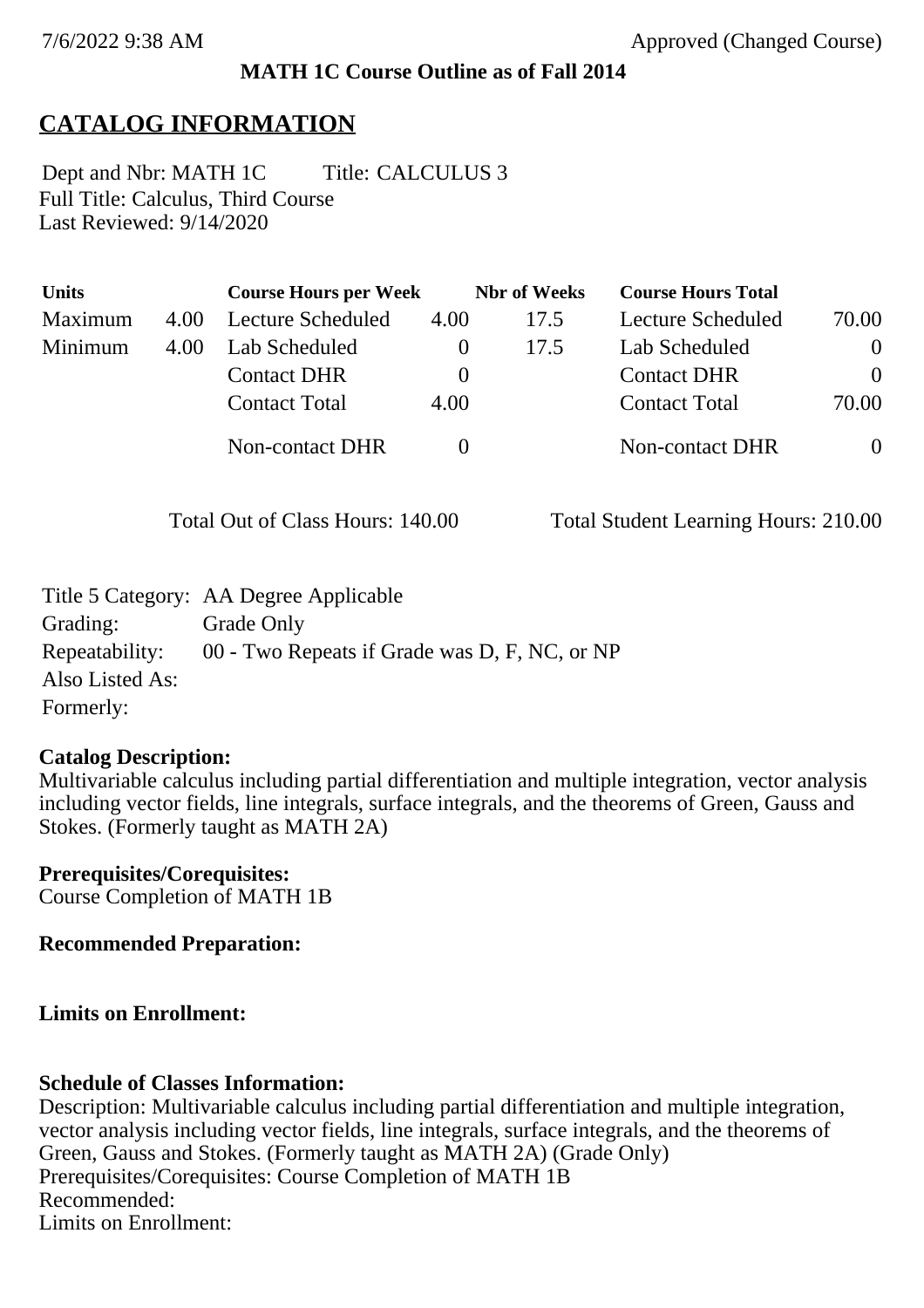# **ARTICULATION, MAJOR, and CERTIFICATION INFORMATION:**

| <b>AS Degree:</b>                 | Area<br>Β<br><b>MC</b> | Thinking<br><b>Math Competency</b> | Communication and Analytical Fall 2010 | Effective: | Inactive: |
|-----------------------------------|------------------------|------------------------------------|----------------------------------------|------------|-----------|
| <b>CSU GE:</b>                    | <b>Transfer Area</b>   |                                    |                                        | Effective: | Inactive: |
| IGETC:                            | <b>Transfer Area</b>   |                                    |                                        | Effective: | Inactive: |
| <b>CSU Transfer: Transferable</b> |                        | Effective:                         | Fall 2010                              | Inactive:  |           |
| <b>UC Transfer:</b> Transferable  |                        | Effective:                         | Fall 2010                              | Inactive:  |           |

**CID:**

## **Certificate/Major Applicable:**

[Major Applicable Course](SR_ClassCheck.aspx?CourseKey=MATH1C)

## **COURSE CONTENT**

### **Student Learning Outcomes:**

Upon completion of the course, students will be able to:

- 1. State and apply basic definitions, properties and theorems of multivariable calculus.
- 2. Compute and apply derivatives and multiple integrals of functions of two or more variables.
- 3. Compute and apply vector fields, line integrals, and surface integrals.
- 4. Use technology to analyze multivariable functions.

## **Objectives:**

Upon completion of the course, students will be able to:

- 1. Interpret graphs in cylindrical and spherical coordinate systems.
- 2. Determine a limit of a multivariate function at a point.
- 3. Determine whether or not a multivariate function is continuous at a point.
- 4. Determine the differentiability of a multivariate function at a point.

5. Compute partial derivatives including higher order derivatives, directional derivatives and gradients,

tangent planes, extrema and saddle points of functions of two variables.

- 6. Find extrema of constrained multivariate functions using the method of Lagrange multipliers.
- 7. Apply chain rules to multivariable and vector functions.
- 8. Compute and apply area in the plane, double integrals and volume, center of mass, and moments of inertia.
- 9. Compute and apply surface area, triple integrals and volume, double integrals in rectangular and polar coordinate systems, and triple integrals in rectangular, cylindrical, and spherical coordinate systems.
- 10. Apply change of variables to evaluate integrals.
- 11. Apply vector fields, line integrals, independence of path, surface integrals, and the theorems of Green, Gauss, & Stokes.
- 12. Use a computer algebra system to evaluate partial derivatives and multiple integrals in various coordinate systems, including rectangular, cylindrical and spherical.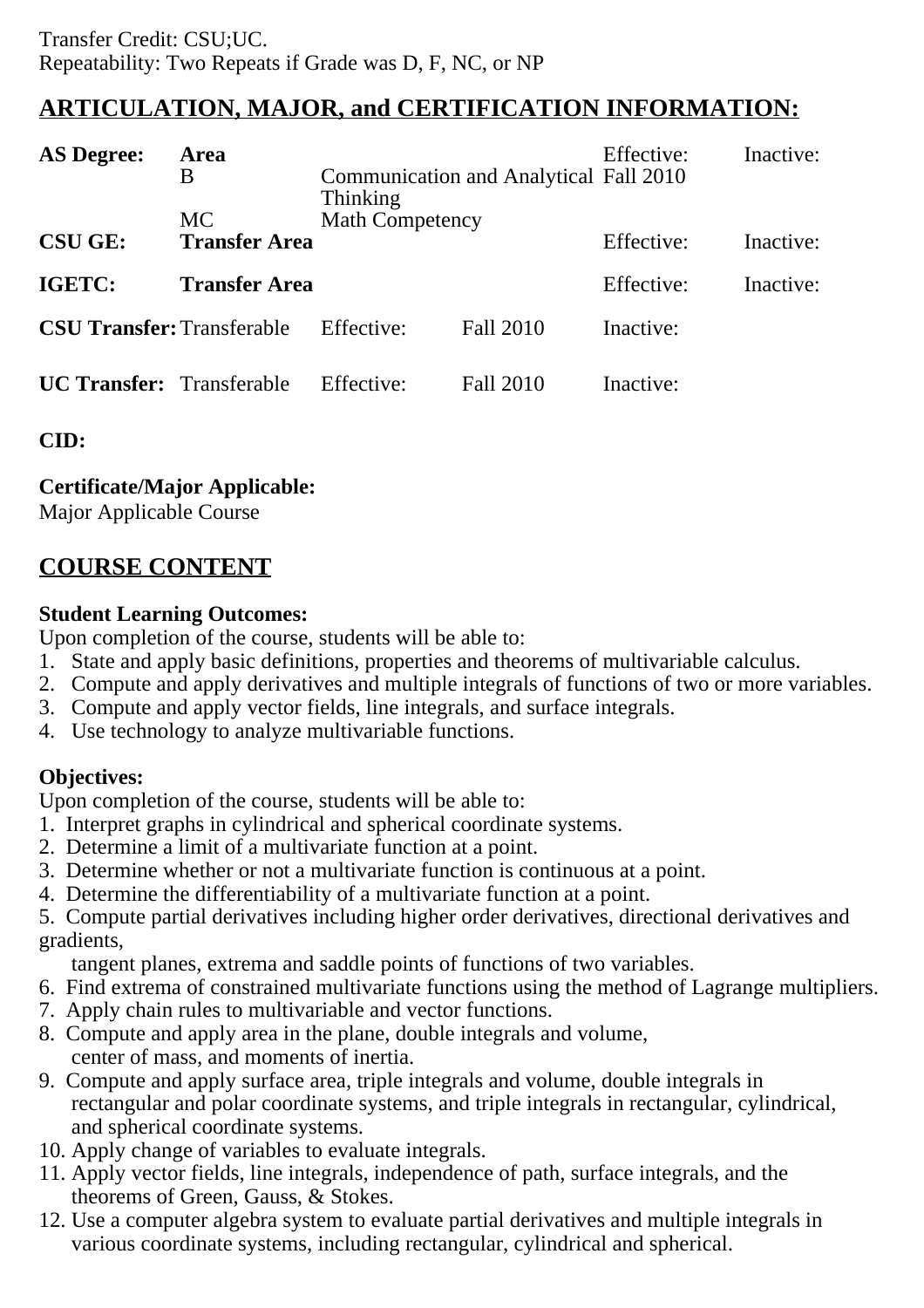13. Use a computer algebra system to solve problems involving optimization, moments, area, and

volume.

- 14. Use computer graphing technology to visualize three dimensional curves, surfaces and vector fields.
- 15. Identify career objectives related to mathematics.

# **Topics and Scope:**

- I. Functions of Several Variables
	- A. Introduction to cylindrical and spherical coordinates
	- B. Existence of limits and determination of continuity
	- C. Existence of derivatives
	- D. Surfaces in space
	- E. Partial derivatives
	- F. Chain rules
	- G. Directional derivatives and gradients
	- H. Tangent planes
	- I. Extrema of functions of two variables
	- J. Lagrange multiplier method
- II. Multiple Integration
	- A. Area in the plane
	- B. Double integrals and volume
	- C. Center of mass and moments of inertia
	- D. Surface area
	- E. Triple integrals and volume
	- F. Triple integrals in cylindrical and spherical coordinate systems
	- G. Change of variables
- III. Vector Analysis
	- A. Vector fields
	- B. Line integrals
	- C. Independence of path
	- D. Surface integrals
	- E. Theorems of Green, Gauss & Stokes
- IV. Technology
	- A. Computer algebra systems
		- 1. Partial derivatives and multiple integrals
		- 2. Volume and area
	- B. Visualization of three dimensional graphs
		- 1. Rectangular, cylindrical, spherical coordinate systems
			- 2. Curves, surfaces, contour maps
			- 3. Vector fields

# **Assignment:**

- 1. Daily reading outside of class (20-50 pages per week).
- 2. Problem set assignments from required text(s) or supplementary materials chosen by the instructor (1-6 per week).
- 3. Quizzes (0-4 per week).
- 4. Exams (3-8 per term).
- 5. Projects (for example, computer explorations or modeling activities, 0-10 per term).